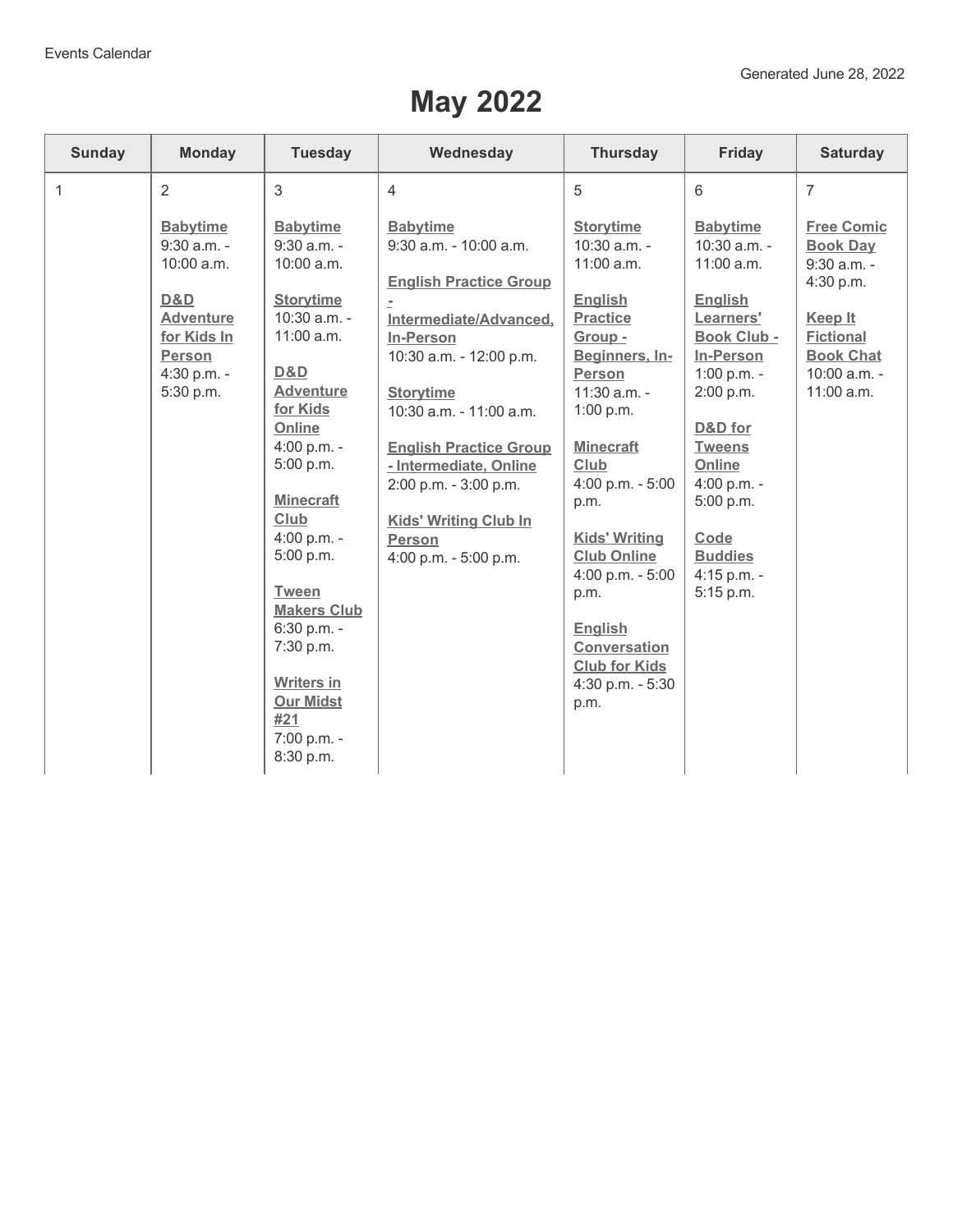| 8  | 9                                                                                                                                                                                                                              | 10                                                                                                                                                                                                                                                                                                                                                                                                    | 11                                                                                                                                                                                                                                                                                                                                                               | 12                                                                                                                                                                                                                                                                                                                                                                                     | 13                                                                                                                                                                                                                                                                    | 14                                                                                                                                                                  |
|----|--------------------------------------------------------------------------------------------------------------------------------------------------------------------------------------------------------------------------------|-------------------------------------------------------------------------------------------------------------------------------------------------------------------------------------------------------------------------------------------------------------------------------------------------------------------------------------------------------------------------------------------------------|------------------------------------------------------------------------------------------------------------------------------------------------------------------------------------------------------------------------------------------------------------------------------------------------------------------------------------------------------------------|----------------------------------------------------------------------------------------------------------------------------------------------------------------------------------------------------------------------------------------------------------------------------------------------------------------------------------------------------------------------------------------|-----------------------------------------------------------------------------------------------------------------------------------------------------------------------------------------------------------------------------------------------------------------------|---------------------------------------------------------------------------------------------------------------------------------------------------------------------|
|    | <b>Babytime</b><br>9:30 a.m. -<br>$10:00$ a.m.<br>D&D<br><b>Adventure</b><br>for Kids In<br><b>Person</b><br>4:30 p.m. -<br>5:30 p.m.<br><b>Teen</b><br><b>Advisory</b><br>Group<br>6:30 p.m. -<br>7:30 p.m.                   | <b>Babytime</b><br>9:30 a.m. -<br>10:00 a.m.<br><b>Storytime</b><br>10:30 a.m. -<br>11:00 a.m.<br><b>Minecraft</b><br>Club<br>4:00 p.m. -<br>5:00 p.m.<br>D&D<br><b>Adventure</b><br>for Kids<br>Online<br>4:00 p.m. -<br>5:00 p.m.<br><b>Book</b><br><b>Buddies In</b><br><b>Person</b><br>4:30 p.m. -<br>5:30 p.m.<br><b>Tween</b><br><b>Makers Club</b><br>6:30 p.m. -<br>7:30 p.m.                | <b>Babytime</b><br>9:30 a.m. - 10:00 a.m.<br><b>English Practice Group</b><br>Intermediate/Advanced,<br><b>In-Person</b><br>10:30 a.m. - 12:00 p.m.<br><b>Storytime</b><br>10:30 a.m. - 11:00 a.m.<br><b>English Practice Group</b><br>- Intermediate, Online<br>2:00 p.m. - 3:00 p.m.<br><b>Kids' Writing Club In</b><br><b>Person</b><br>4:00 p.m. - 5:00 p.m. | <b>Storytime</b><br>10:30 a.m. -<br>11:00 a.m.<br><b>English</b><br><b>Practice</b><br>Group -<br>Beginners, In-<br>Person<br>11:30 a.m. -<br>1:00 p.m.<br><b>Minecraft</b><br>Club<br>4:00 p.m. - 5:00<br>p.m.<br><b>Kids' Writing</b><br><b>Club Online</b><br>4:00 p.m. - 5:00<br>p.m.<br><b>English</b><br><b>Conversation</b><br><b>Club for Kids</b><br>4:30 p.m. - 5:30<br>p.m. | <b>Babytime</b><br>10:30 a.m. -<br>$11:00$ a.m.<br><b>English</b><br>Learners'<br><b>Book Club -</b><br>In-Person<br>1:00 p.m. -<br>2:00 p.m.<br>D&D for<br><b>Tweens</b><br>Online<br>4:00 p.m. -<br>5:00 p.m.<br>Code<br><b>Buddies</b><br>4:15 p.m. -<br>5:15 p.m. | <b>Keep It</b><br><b>Fictional</b><br><b>Book Chat</b><br>10:00 a.m. -<br>11:00 a.m.<br><b>Book</b><br><b>Buddies</b><br>Online<br>10:00 a.m. -<br>10:50 a.m.       |
| 15 | 16<br><b>Babytime</b><br>$9:30$ a.m. -<br>10:00 a.m.<br><b>D&amp;D</b><br><b>Adventure</b><br>for Kids In<br><b>Person</b><br>4:30 p.m. -<br>5:30 p.m.<br><b>Tween</b><br><b>Advisory</b><br>Group<br>6:00 p.m. -<br>7:00 p.m. | 17<br><b>Babytime</b><br>9:30 a.m. -<br>10:00 a.m.<br><b>Storytime</b><br>10:30 a.m. -<br>$11:00$ a.m.<br><b>Minecraft</b><br><u>Club</u><br>4:00 p.m. -<br>5:00 p.m.<br>D&D<br><b>Adventure</b><br>for Kids<br>Online<br>4:00 p.m. -<br>5:00 p.m.<br><b>Book</b><br><b>Buddies In</b><br><b>Person</b><br>4:30 p.m. -<br>5:30 p.m.<br><b>Tween</b><br><b>Makers Club</b><br>6:30 p.m. -<br>7:30 p.m. | 18<br><b>Babytime</b><br>9:30 a.m. - 10:00 a.m.<br><b>English Practice Group</b><br>Intermediate/Advanced,<br>In-Person<br>10:30 a.m. - 12:00 p.m.<br><b>Storytime</b><br>10:30 a.m. - 11:00 a.m.<br><b>English Practice Group</b><br>- Intermediate, Online<br>2:00 p.m. - 3:00 p.m.<br><b>Kids' Writing Club In</b><br>Person<br>4:00 p.m. - 5:00 p.m.         | 19<br><b>Storytime</b><br>10:30 a.m. -<br>11:00 a.m.<br><b>English</b><br><b>Practice</b><br>Group -<br>Beginners, In-<br><b>Person</b><br>$11:30$ a.m. -<br>1:00 p.m.<br><b>Kids' Writing</b><br><b>Club Online</b><br>4:00 p.m. - 5:00<br>p.m.<br><b>Minecraft</b><br><b>Club</b><br>4:00 p.m. - 5:00<br>p.m.                                                                        | 20<br><b>Babytime</b><br>10:30 a.m. -<br>11:00 a.m.<br><b>English</b><br>Learners'<br>Book Club -<br>In-Person<br>1:00 p.m. -<br>2:00 p.m.<br>D&D for<br><b>Tweens</b><br>Online<br>4:00 p.m. -<br>5:00 p.m.                                                          | 21<br><b>Book</b><br><b>Buddies</b><br>Online<br>10:00 a.m. -<br>10:50 a.m.<br><b>Keep It</b><br><b>Fictional</b><br><b>Book Chat</b><br>10:00 a.m. -<br>11:00 a.m. |